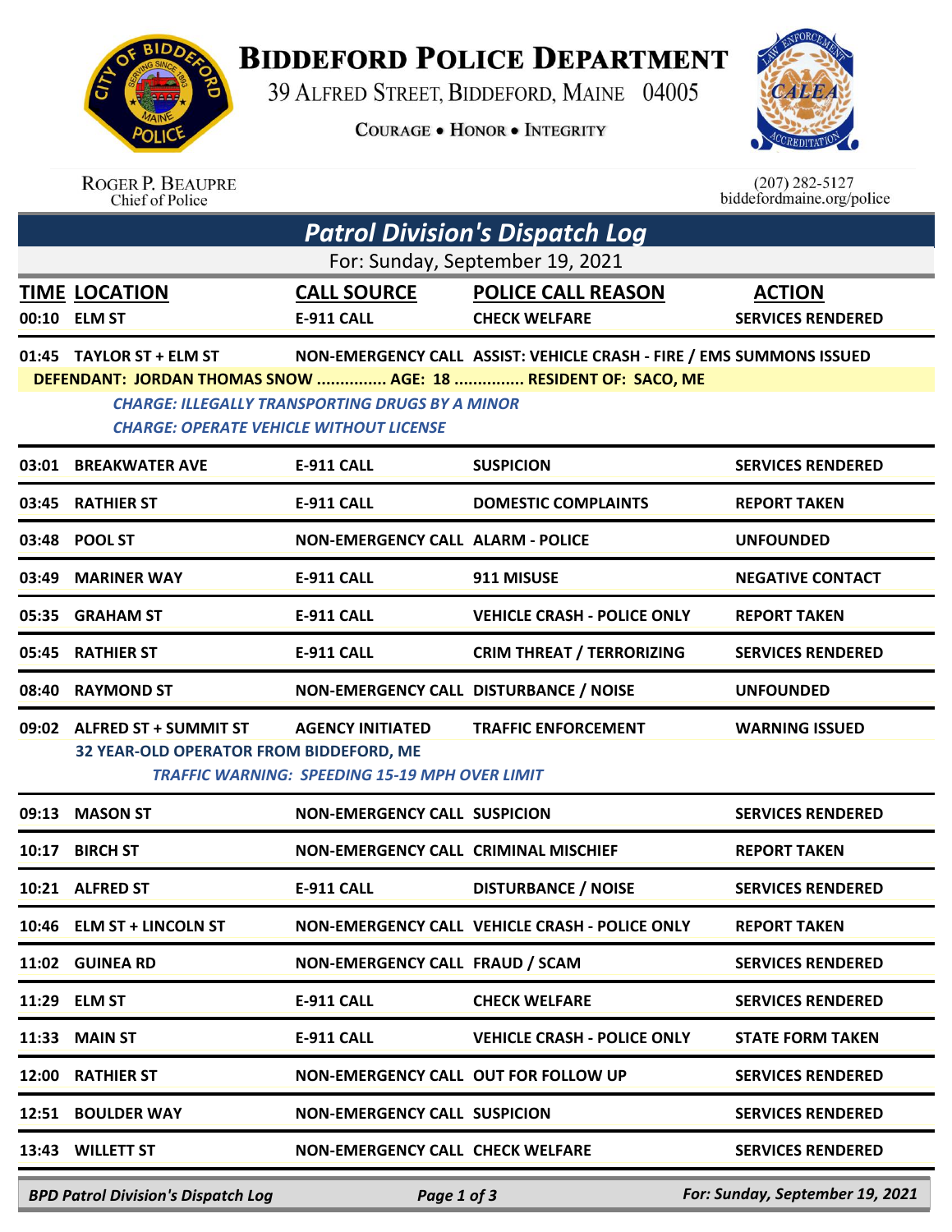|                                                                                                                                                                         | <b>TIME LOCATION</b>                                                                    | <b>CALL SOURCE</b>                                                                                                                | <b>POLICE CALL REASON</b>                                                                                     | <b>ACTION</b>            |  |  |  |
|-------------------------------------------------------------------------------------------------------------------------------------------------------------------------|-----------------------------------------------------------------------------------------|-----------------------------------------------------------------------------------------------------------------------------------|---------------------------------------------------------------------------------------------------------------|--------------------------|--|--|--|
|                                                                                                                                                                         | 14:46 ALFRED ST                                                                         | <b>NON-EMERGENCY CALL THEFT</b>                                                                                                   |                                                                                                               | <b>REPORT TAKEN</b>      |  |  |  |
|                                                                                                                                                                         | 15:18 WEST ST                                                                           | <b>E-911 CALL</b>                                                                                                                 | <b>JUVENILE OFFENSES</b>                                                                                      | <b>SERVICES RENDERED</b> |  |  |  |
|                                                                                                                                                                         | 15:33 LAMBERT ST                                                                        |                                                                                                                                   | NON-EMERGENCY CALL CRIM THREAT / TERRORIZING                                                                  | <b>REPORT TAKEN</b>      |  |  |  |
|                                                                                                                                                                         | 15:40 POOL ST                                                                           | <b>AGENCY INITIATED</b>                                                                                                           | <b>ALL OTHER</b>                                                                                              | <b>SERVICES RENDERED</b> |  |  |  |
|                                                                                                                                                                         | <b>15:50 BRADBURY ST</b>                                                                | <b>AGENCY INITIATED</b>                                                                                                           | <b>PAPERWORK</b>                                                                                              | <b>NEGATIVE CONTACT</b>  |  |  |  |
|                                                                                                                                                                         | 16:12 RAYMOND ST<br>18 YEAR-OLD OPERATOR FROM BIDDEFORD, ME                             | <b>E-911 CALL</b><br><b>TRAFFIC CITATION: FAILING TO STOP AT STOP SIGN</b><br><b>TRAFFIC WARNING: FAILURE TO REGISTER VEHICLE</b> | <b>BOLO</b>                                                                                                   | <b>VSAC ISSUED</b>       |  |  |  |
|                                                                                                                                                                         | 16:23 PROSPECT ST                                                                       | NON-EMERGENCY CALL FRAUD / SCAM                                                                                                   |                                                                                                               | <b>SERVICES RENDERED</b> |  |  |  |
|                                                                                                                                                                         | 16:29 MAIN ST                                                                           |                                                                                                                                   | NON-EMERGENCY CALL VIOL OF BAIL CONDITIONS                                                                    | <b>REPORT TAKEN</b>      |  |  |  |
|                                                                                                                                                                         | 16:40 SOUTH ST + MAY ST<br>42 YEAR-OLD OPERATOR FROM BIDDEFORD, ME                      | <b>AGENCY INITIATED</b><br>TRAFFIC WARNING: SPEEDING 10-14 MPH OVER LIMIT                                                         | <b>TRAFFIC ENFORCEMENT</b><br><b>TRAFFIC WARNING: FAILING TO PRODUCE EVIDENCE OF VEHICLE INSURANCE</b>        | <b>WARNING ISSUED</b>    |  |  |  |
| 16:45                                                                                                                                                                   | <b>MOUNTAIN RD</b>                                                                      | NON-EMERGENCY CALL ANIMAL COMPLAINT                                                                                               |                                                                                                               | <b>SERVICES RENDERED</b> |  |  |  |
|                                                                                                                                                                         | 16:53 ALFRED ST + GRAHAM ST AGENCY INITIATED<br>23 YEAR-OLD OPERATOR FROM BIDDEFORD, ME | <b>TRAFFIC WARNING: SPEEDING 10-14 MPH OVER LIMIT</b>                                                                             | <b>TRAFFIC ENFORCEMENT</b>                                                                                    | <b>WARNING ISSUED</b>    |  |  |  |
|                                                                                                                                                                         | 16:59 ELM ST                                                                            |                                                                                                                                   | NON-EMERGENCY CALL DRIVING TO ENDANGER                                                                        | <b>SUMMONS ISSUED</b>    |  |  |  |
| DEFENDANT: DANA ROBERT BOWDOIN  AGE: 60  RESIDENT OF: BIDDEFORD, ME<br><b>CHARGE: DRIVING TO ENDANGER</b><br><b>CHARGE: FAILING TO NOTIFY OF MOTOR VEHICLE ACCIDENT</b> |                                                                                         |                                                                                                                                   |                                                                                                               |                          |  |  |  |
|                                                                                                                                                                         | 17:20 GODBOUT WAY                                                                       | <b>NON-EMERGENCY CALL SUSPICION</b>                                                                                               |                                                                                                               | <b>SERVICES RENDERED</b> |  |  |  |
|                                                                                                                                                                         | 17:30 EASTVIEW CT                                                                       | E-911 CALL                                                                                                                        | 911 MISUSE                                                                                                    | <b>SERVICES RENDERED</b> |  |  |  |
|                                                                                                                                                                         | 17:35 CLEAVES ST                                                                        |                                                                                                                                   | NON-EMERGENCY CALL ASSIST: MEDICAL W/ ENGINE                                                                  | <b>SERVICES RENDERED</b> |  |  |  |
|                                                                                                                                                                         | 18:01 GODBOUT WAY                                                                       | NON-EMERGENCY CALL DISTURBANCE / NOISE                                                                                            |                                                                                                               | <b>UNFOUNDED</b>         |  |  |  |
|                                                                                                                                                                         | 18:15 ELM ST                                                                            | NON-EMERGENCY CALL CIVIL COMPLAINT                                                                                                |                                                                                                               | <b>CIVIL COMPLAINT</b>   |  |  |  |
|                                                                                                                                                                         | 18:20 TAYLOR ST                                                                         | NON-EMERGENCY CALL OUT FOR FOLLOW UP                                                                                              |                                                                                                               | <b>SERVICES RENDERED</b> |  |  |  |
|                                                                                                                                                                         | 18:32 ELM ST                                                                            | E-911 CALL                                                                                                                        | <b>CHECK WELFARE</b>                                                                                          | <b>SERVICES RENDERED</b> |  |  |  |
|                                                                                                                                                                         | 18:33 SHOPS WAY                                                                         | <b>WALK-IN AT STATION</b>                                                                                                         | <b>DOMESTIC COMPLAINTS</b>                                                                                    | <b>REPORT TAKEN</b>      |  |  |  |
|                                                                                                                                                                         | 18:59 ELM ST<br><b>CHARGE: VIOLATING CONDITION OF RELEASE</b>                           |                                                                                                                                   | NON-EMERGENCY CALL VIOL OF BAIL CONDITIONS<br>DEFENDANT: CHELSEA PAOLINI  AGE: 31  RESIDENT OF: BIDDEFORD, ME | <b>ARREST(S) MADE</b>    |  |  |  |